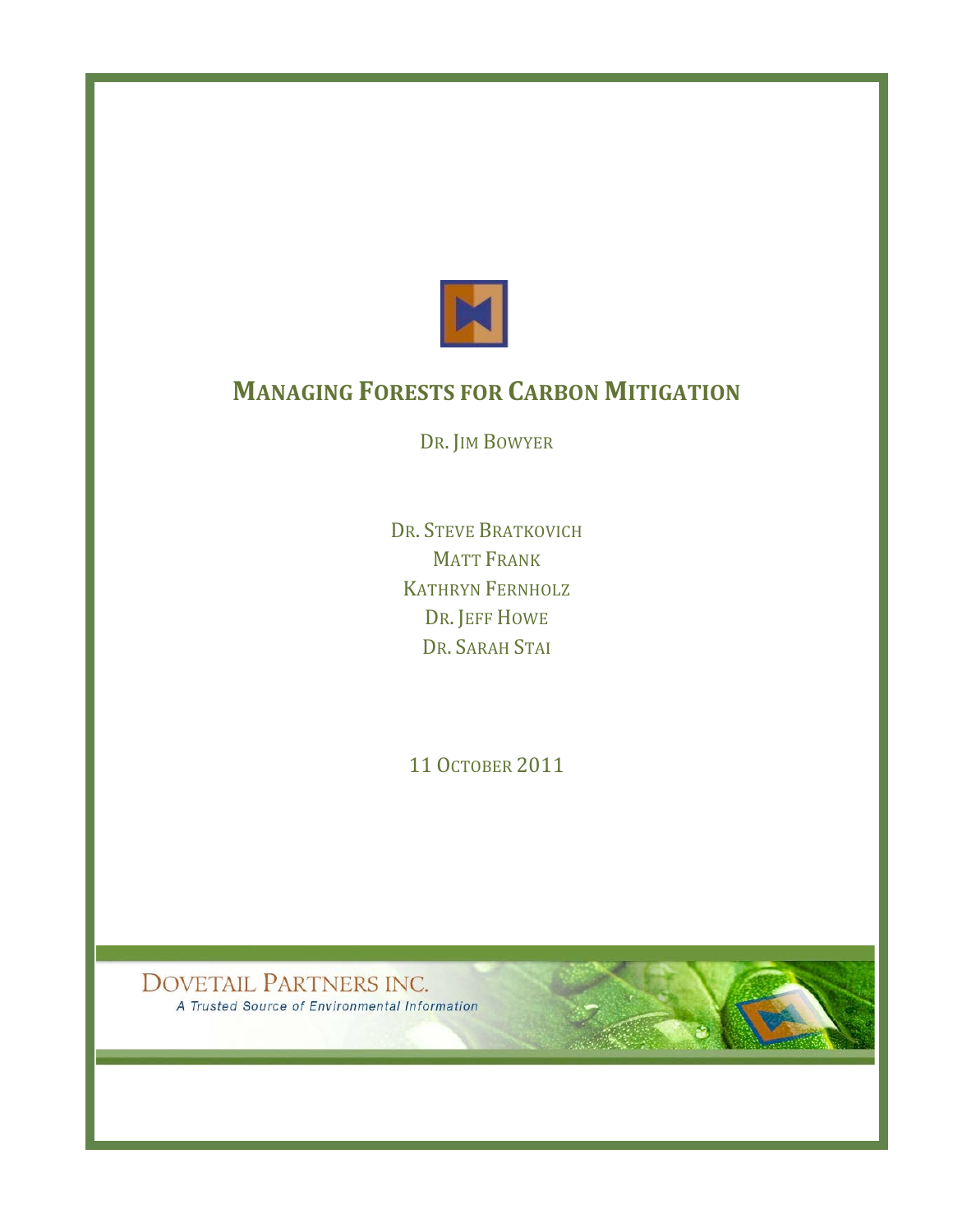# **Managing Forests for Carbon Mitigation**

#### **Introduction**

The role of forests in carbon and climate mitigation may seem to be very straightforward. Since trees capture carbon as they grow and forests store massive quantities of it, it is easy to conclude that trees and forests should be treated as carbon sinks and left alone. But this kind of thinking reflects an incomplete understanding of the role of forests in carbon mitigation. In reality, forests have multiple roles to play in carbon mitigation, and forest management can help to optimize those roles. A new report from the Society of American Foresters,<sup>1</sup> based on an extensive review of numerous recent studies of forest carbon relationships, shows that a policy of active and responsible forest management is more effective in capturing and storing atmospheric carbon than a policy of hands-off management that precludes periodic harvests and use of wood products.

While acknowledging that forests have a myriad of values and that it is not appropriate to manage every forested acre with a sole focus on carbon mitigation, the report's authors conclude that national environmental and energy policies need to be based upon a shared understanding of forest carbon benefits. The research identifies four basic premises to establishing effective policies:

- 1. Energy produced from forest biomass returns carbon to the atmosphere that plants absorbed in the relatively recent past. It essentially results in no net release of carbon as long as overall forest inventories are stable or increasing (as is the case with forests in the United States).
- 2. Energy derived from burning fossil fuels releases carbon that has resided in the Earth for millions of years, effectively creating a one-way flow to the atmosphere. Whether emissions from fossil fuel combustion are ultimately taken up by land, ocean or forests, they are not returned to fossil fuel reserves on anything less than a geologic time scale.
- 3. Wood products used in place of more energy-intensive materials, such as metals, concrete, and plastic reduce carbon emissions, store carbon, and can provide additional biomass that can be substituted for fossil fuels to produce energy.
- 4. Sustainably managed forests can provide greater carbon mitigation benefits than unmanaged forests, while delivering a wide range of environmental and social benefits including timber and biomass resources, jobs and economic opportunities, clean water, wildlife habitat, and recreation.

The report emphasizes that a rational energy and environmental policy framework must be based on the premise that atmospheric greenhouse gas levels are increasing primarily because of the addition of geologic fossil fuel–based carbon into the carbon cycle. Findings indicate that forest

<sup>1</sup> Malmsheimer, R.W., J.L. Bowyer, J.S. Fried, E. Gee, R.L. Izlar, R.A. Miner, I.A. Munn, E. Oneil, and W.C. Stewart..2011. Managing Forests Because Carbon Matters: Integrating Energy, Products, and Land Management Policy. *Journal of Forestry* 109(7S):S5-S48, October/November.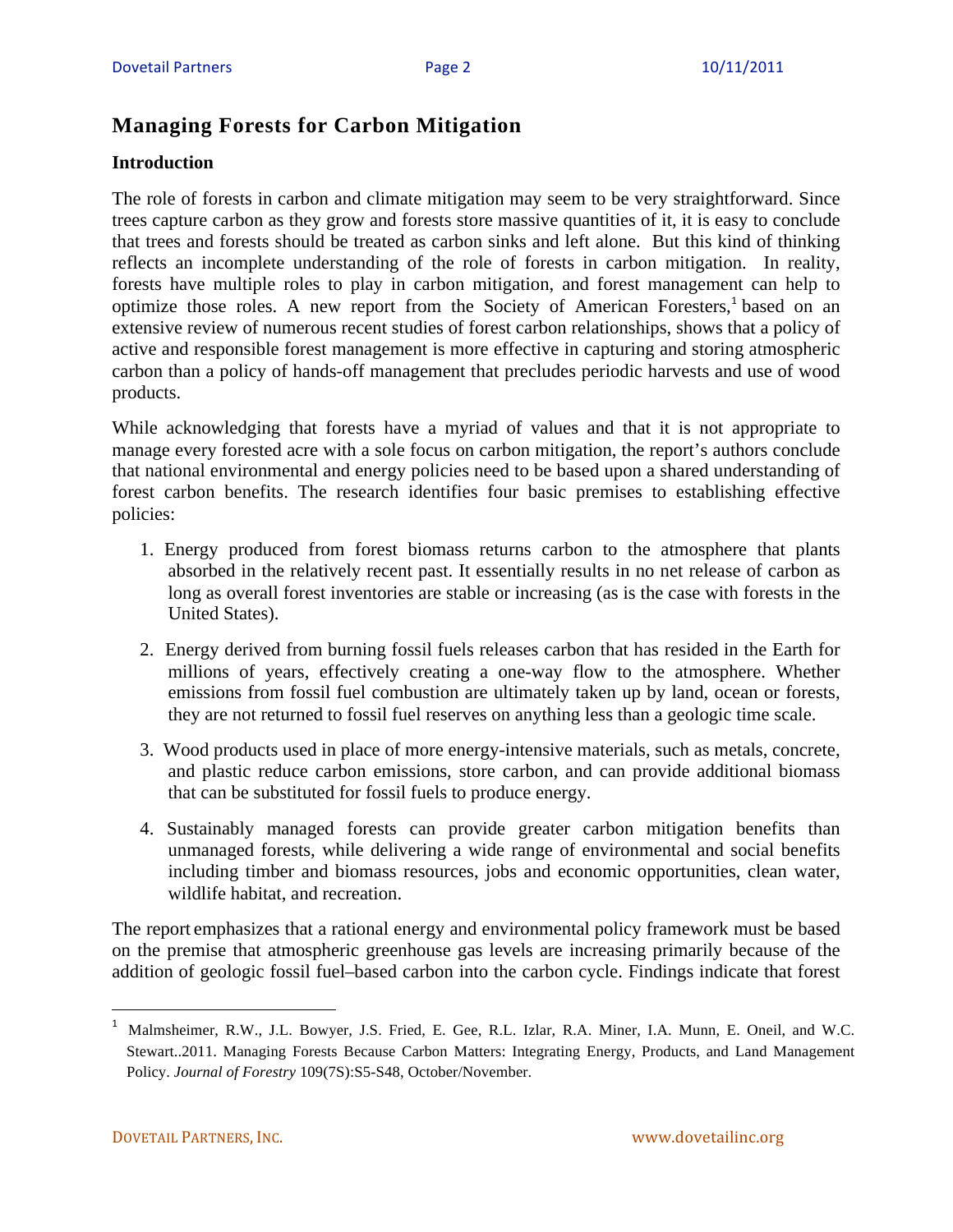carbon policy that builds on accumulated scientific knowledge can be an important part of a comprehensive energy policy that reduces fossil fuel consumption and provides carbon mitigation benefits while also delivering a full range of environmental and social benefits, including clean water, wildlife habitat, and recreation. This report provides a summary of the analysis completed by the Society of American Foresters and of the related research reviewed by report authors.

#### **Forest Carbon Stocks and Flows**

#### *Forest Carbon Dynamics*

About one-half the dry weight of wood is carbon. Carbon is also contained in the bark, branches, roots, and leaves of trees, and within forest litter and soils. In the growth process trees capture carbon dioxide from the atmosphere, combine it with water drawn from the ground, and produce sugars that are then converted into wood. Oxygen is released as a by-product.

Not all the carbon captured by trees ends up as long-term stored carbon. Approximately threefourths of the carbon fixed by photosynthesis is released through ecosystem respiration.<sup>2</sup> In forests, about half of the respiration comes from the above-ground vegetation and half from the forest floor and forest soils. The amount of forest floor and soil respiration is proportional to how much woody debris is decomposing on site.

**Forests do not accumulate carbon indefinitely. The process of forest renewal and tree growth, competition, aging, and death is ongoing. Eventually, all trees die, and when they do, their carbon moves into other pools (e.g., dead wood, soil, products, atmosphere).** 

As forests grow they accumulate carbon, and large quantities of it, providing substantial climate benefits. For instance, the rate of net carbon accumulation on highly productive lands in California averages almost 0.6 tons of carbon/acre/year (Fried 2010). However, forests do not accumulate carbon indefinitely. As the average age of trees in forests increases, both carbon inventories and carbon losses to mortality increase (Stinson et al. 2011). Carbon losses from disturbances also accrue over time and are accentuated as live biomass is converted to dead biomass that then slowly releases carbon dioxide as decay occurs. Eventually, all trees die, and when they do, their carbon moves into other pools (e.g., dead wood, soil, products, atmosphere).

The process of tree growth, competition, aging, and death is ongoing. Growing trees compete with one another for light, water, and nutrients. Over time competition between them intensifies, and some die while others thrive. With increasing age the rates of growth and carbon capture slow, and net carbon storage may even decline as a result of increasing natural mortality. Growth declines are inevitable as gross primary productivity<sup>3</sup> is reduced by nutrient and other resource limitations, and carbon allocations shift from wood production to respiration (Ryan et al. 2004). Carbon storage decline in forest stands generally begins at 100 to 150 years of age as tree mortality losses increase, although there is variability among species and disturbance intervals.

<u> 1989 - Johann Stein, fransk politik (d. 1989)</u>

<sup>&</sup>lt;sup>2</sup> Respiration is a process whereby plants and micro-organisms breakdown carbon-containing compounds that results in the release of carbon dioxide.

<sup>&</sup>lt;sup>3</sup> Gross primary productivity is a measure of the total assimilation of energy and nutrients by an organism or a plant community per unit of time.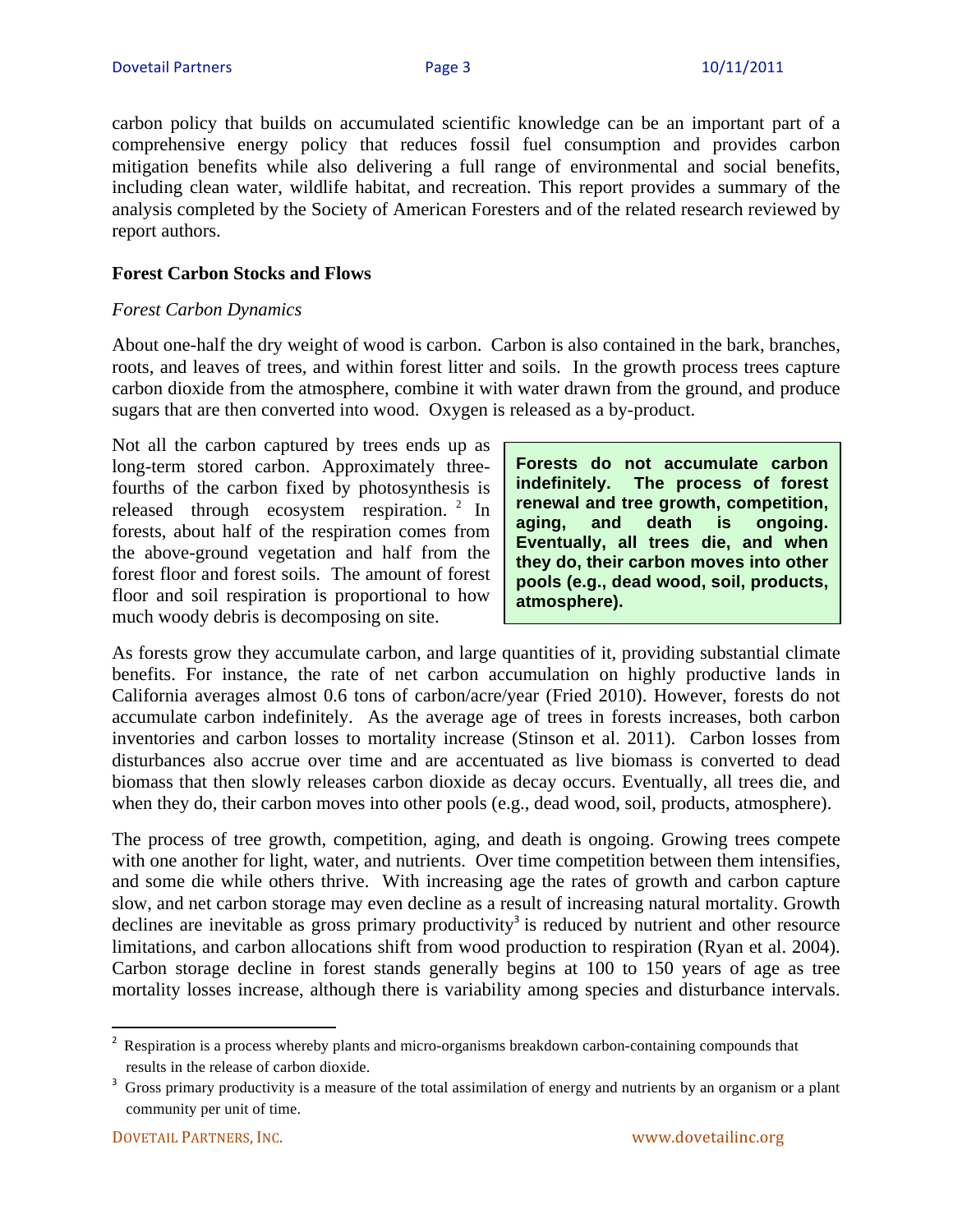In Swiss alpine forests storage capacity has been found to peak at about 100 years, after which forests become net emitters of carbon (Schmid et al. 2006). In contrast, 190-year-old and older ponderosa pine forests in central Oregon were found to still be accumulating carbon, although slowly (Law et al. 2003); this study found that some 85% of the woody biomass-based carbon storage in ponderosa pine was in stands older than 100 years, but that there is significant risk of carbon loss from wildfire in these stands. Alaska's Tongass National Forest, where fire is unlikely, holds 8% of the forest carbon in the United States but is approaching a state of no additional carbon sequestration because carbon emissions via microbial respiration nearly equals newly sequestered carbon via photosynthesis (Leighty et al. 2006).

**About one-half the dry weight of wood is carbon. This carbon remains stored within wood products even as new carbon is captured as the forest re-grows.**

Carbon is stored in the main stems, branches, bark, and roots of trees, in forest litter, and in the shallow and deep soils. Carbon makes up a considerable proportion of wood volume, amounting to about 50% of the moisture-free weight. In 2005–2010, some 24 to 25 billion metric tonnes (t) of carbon were stored in standing trees, forest litter, and other woody debris in U.S. forests, and another 20 to 21 billion t were stored in forest soils and roots (U.S. EPA 2011).

Soil carbon exists in two forms. Organic soil carbon occurs in the topmost layers and represents about 1% to 12% of forest soil carbon (Schlesinger 1997; Fisher et al. 2000; Sollins et al. 2006). Mineral-associated carbon exists at greater depths, accounting for about 90% of all soil carbon, and has the longest residence time (Gaudinski et al. 2000; Fisher et al. 2000; Jobbagy et al. 2000). Mineral-associated carbon can have residence times of hundreds to thousands of years, with carbon in the deep soil (below 1 meter) having the longest residency (Gaudinski et al. 2000; Trumbore 2000).

#### *Natural Disturbance and Forest Carbon*

Forests of all types are subject to natural effects of wildfire, windstorms, ice storms, insect and disease infestations, and decay which follows tree aging and death. Average tree age, diameter and forest stocking levels have been increasing nationwide for a number of years. While this forest growth is impressive, the downside of this trend is the resulting rise in natural mortality – a natural consequence of increasing age. These conditions have increased the probabilities of catastrophic losses. In the American West, fire and insects pose a very immediate threat of catastrophic loss of live tree carbon, potentially turning affected forests into carbon emitters.

Fire can be a major cause of carbon loss from forests, but the magnitude of loss depends on fire severity. On time scales relevant to forest carbon offsets, fires can release massive quantities of carbon, adding significant uncertainty to projections of carbon storage (Wiedinmyer and Neff 2007). Intense, stand-replacing fires in heavily stocked forests release a substantial proportion of the carbon stored above-ground, and can be so severe that substantial soil carbon stores are lost and soil structure and nutrient capital destroyed. In part because of a century of fire suppression combined with climatic factors (Littell et al. 2009; McKenzie et al. 2004, 2008), fire is now the dominant disturbance agent in most of the West and is important to consider in virtually every forest management strategy. Even in wet forests along the Pacific coast, areas not normally subject to catastrophic fire events, intense fires have occurred.

DOVETAIL
PARTNERS, INC. www.dovetailinc.org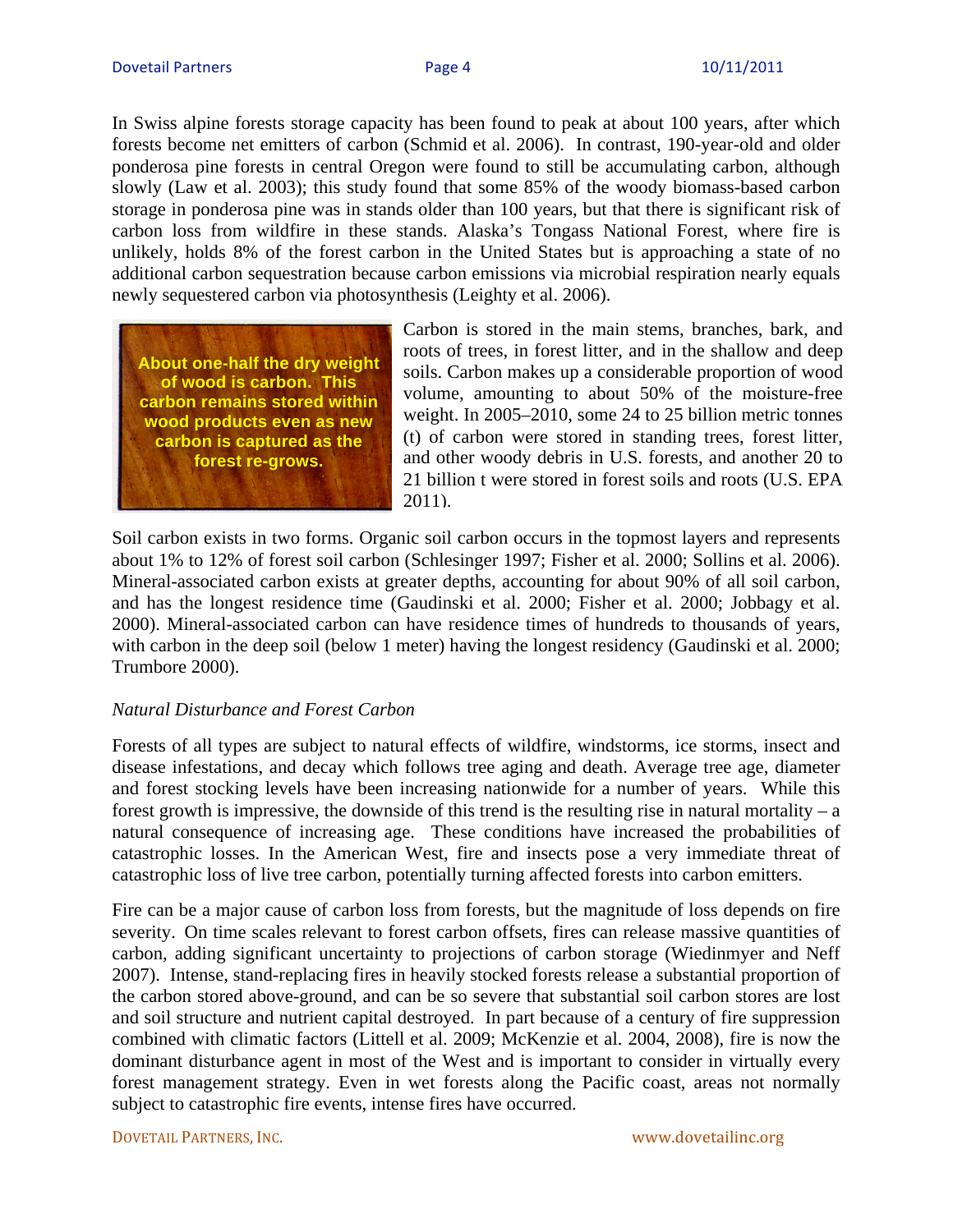Although high-severity wildfire can release significant amounts of carbon from soil pools, the loss can be reduced through well-designed fuel reduction programs based on thinning and prescribed fire. Stephens et al. (2009) accounted for storage in harvested wood products and documented emissions from prescribed fire, thinning treatments, and a combination of both, with and without a subsequent fire. They found that thinning treatments produced fewer emissions than under a non-management strategy for almost any plausible assumption of fire probability, and that the effectiveness of thinning/prescribed fire combinations in reducing carbon emissions increased as the likelihood of fire increased.

Low-severity wildfires and prescribed fires have little effect on soil carbon and may even increase mineral soil carbon through deposition and mixing of partially burned or residual organic matter into the surface mineral soil (Johnson and Curtis 2001; Hatten et al. 2005; Hatten et al. 2008). Conversely, high-severity wildfire decreases soil carbon stocks by 10% to 60% (Baird et al. 1999; Hatten et al. 2008; Bormann et al. 2008). Recovery rates after moderate- to high-severity fire may be similar to a post-harvest scenario, provided soil productivity is not damaged.

Mortality wrought by insects and disease can rival that of fire and is a significant factor in carbon emissions over time in forests across the United States. These agents tend not to reduce dead biomass and soil carbon pools (as does fire). For example, bark beetle outbreaks generate considerable quantities of dead wood but may cause no change in soil respiration rates (Morehouse et al. 2008). The effect of insects and disease on forest carbon over time depends in large part on whether the agent attacks all the tree species in a stand or only a few. As long as unaffected trees are present in significant numbers, the leaf area and growth potential of the site "transfers" to the surviving trees – at least some of the surviving trees claim access to the growing space vacated by trees that succumb. If the dead-tree carbon can be recovered, via salvage harvest for wood products or energy, the effect on stand carbon trajectories would be similar to the effects of a thinning. However, if a stand is a monoculture or an agent attacks all tree species, reversals in carbon storage may be significant, especially if salvage through harvesting is not an option. Some agents, including exotic invasive pests, may have the potential to prevent certain tree species from becoming reestablished at a site. This can represent a longerterm impact, essentially changing the capacity of a site to store carbon unless alternative species with equivalent growth potential are available.

#### **Carbon Implications of Forest Harvesting**

#### *Harvesting and Forest/Forest Products Carbon Pools*

It is a simple fact that harvesting removes carbon from forests. Despite the near-term impact on forest carbon stores, there are clear benefits of sustainable forest management. Forest management done responsibly helps to:

- ♦ prevent overstocking and reduce risks of catastrophic fire, disease, and insect infestation thereby protecting the long-term carbon storage capacity of forests;
- ♦ capture a portion of what would otherwise be natural mortality and associated release of carbon;
- ♦ create new carbon pools within long-lived forest products; and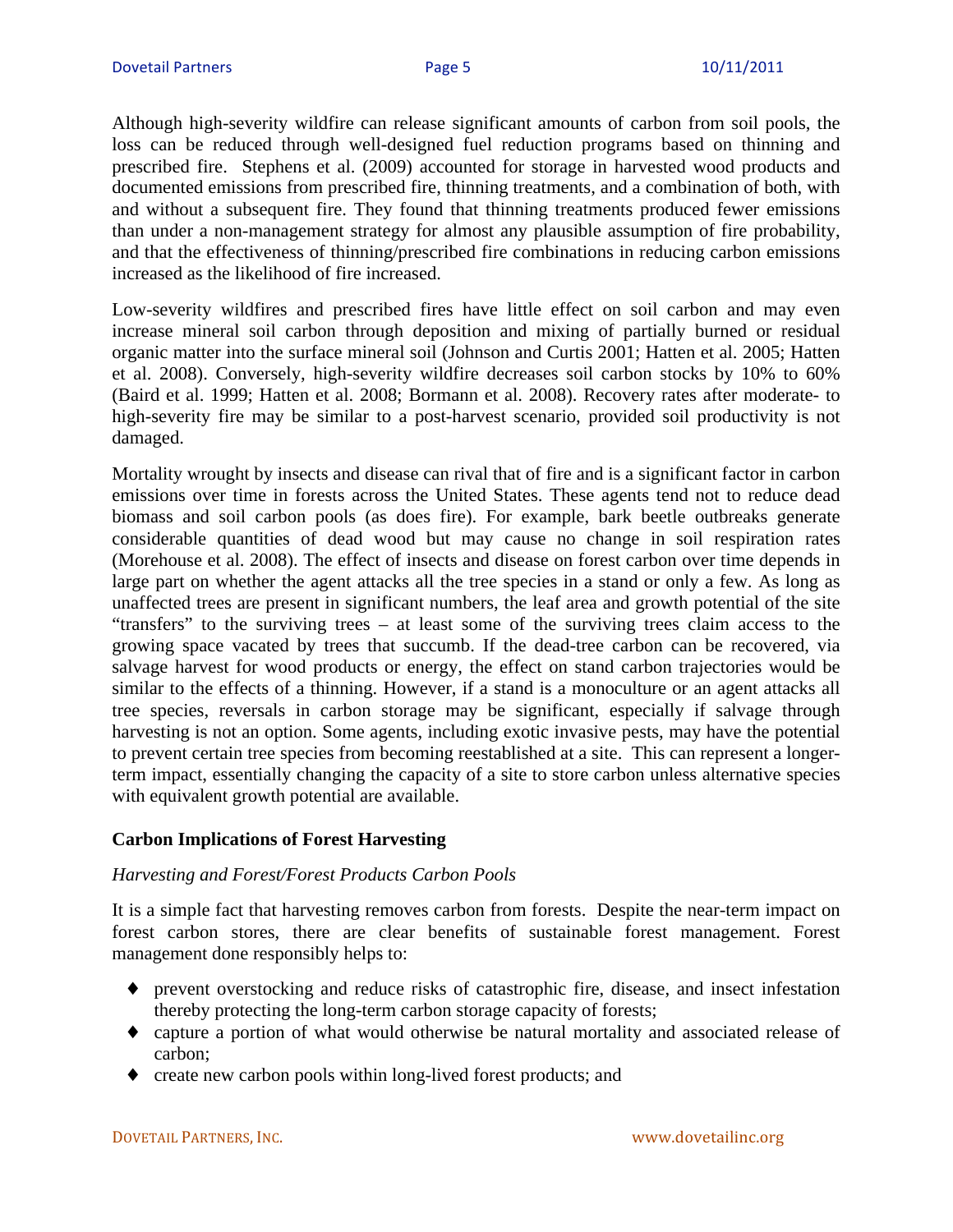♦ avoid substantial fossil carbon emissions when wood is used in place of high energy intensity products and materials, or when used as a source of energy in place of fossil fuels.

Forests managed so as to optimize carbon benefits are typically of younger average age than unmanaged forests. These forests sequester carbon rapidly and are managed so as to reduce and capture mortality. Over-crowding and high natural mortality are avoided through thinning, a practice that also enhances growth of remaining trees. Older forests tend to have higher carbon densities than younger forests, but low or near-zero rates of additional carbon sequestration as they reach maturity.



**In the United States forest cover has increased and net growth has exceeded removals for more than 70 continuous years, translating to increasing carbon stocks.**

Temperate forests worldwide continue to expand as carbon sinks even though large quantities of wood products are removed from these forests annually. The quantity of carbon stored within forest products is continuing to increase as well. In the United States forest cover has increased and net growth has exceeded removals and mortality for more than 70 continuous years, which has resulted in increasing carbon stocks, despite the removal of over 850 *billion* cubic feet of timber during that time frame. The current rate of carbon accumulation in temperate forests may decline, however, if the average age of the forest continues to increase.

The rate of net carbon accumulation in U.S. forests during the period 2005–2007 is estimated to have been 220 million metric tons per year. In addition, carbon continues to accumulate in harvested wood products pools. The annual rate of carbon accumulation within wood products in use and in landfills was estimated at about 28 to 29 million tons during the same 2005-2007 period. This rate of storage in products equates to 12-13% of the rate of sequestration within forests, and 20- 21% of the annual additions to non-soil forest carbon stocks (U.S. EPA 2011). Rates of accumulation in harvested wood products were notably lower in 2008–2010 because of the sharp decrease in overall economic activity and home construction.

Carbon within wood products is stored for the life of the product. Carbon is stored in the structure of homes and other wooden buildings, within furniture, and within a myriad of other long-lived products that contain wood. Across the whole United States, carbon removed from the atmosphere by forest growth or stored in harvested wood products each year is equal to 12% to 19% of annual fossil fuel emissions (Ryan et al. 2010; U.S. EPA 2010).

#### *Harvesting and Soil Carbon*

The effect of harvesting and replanting on soil carbon is difficult to generalize, as much depends on the initial soil depth, the depth to which soil is sampled, and the strategies employed following harvesting to replenish the forest. Harvesting and thinning alter soil carbon cycling by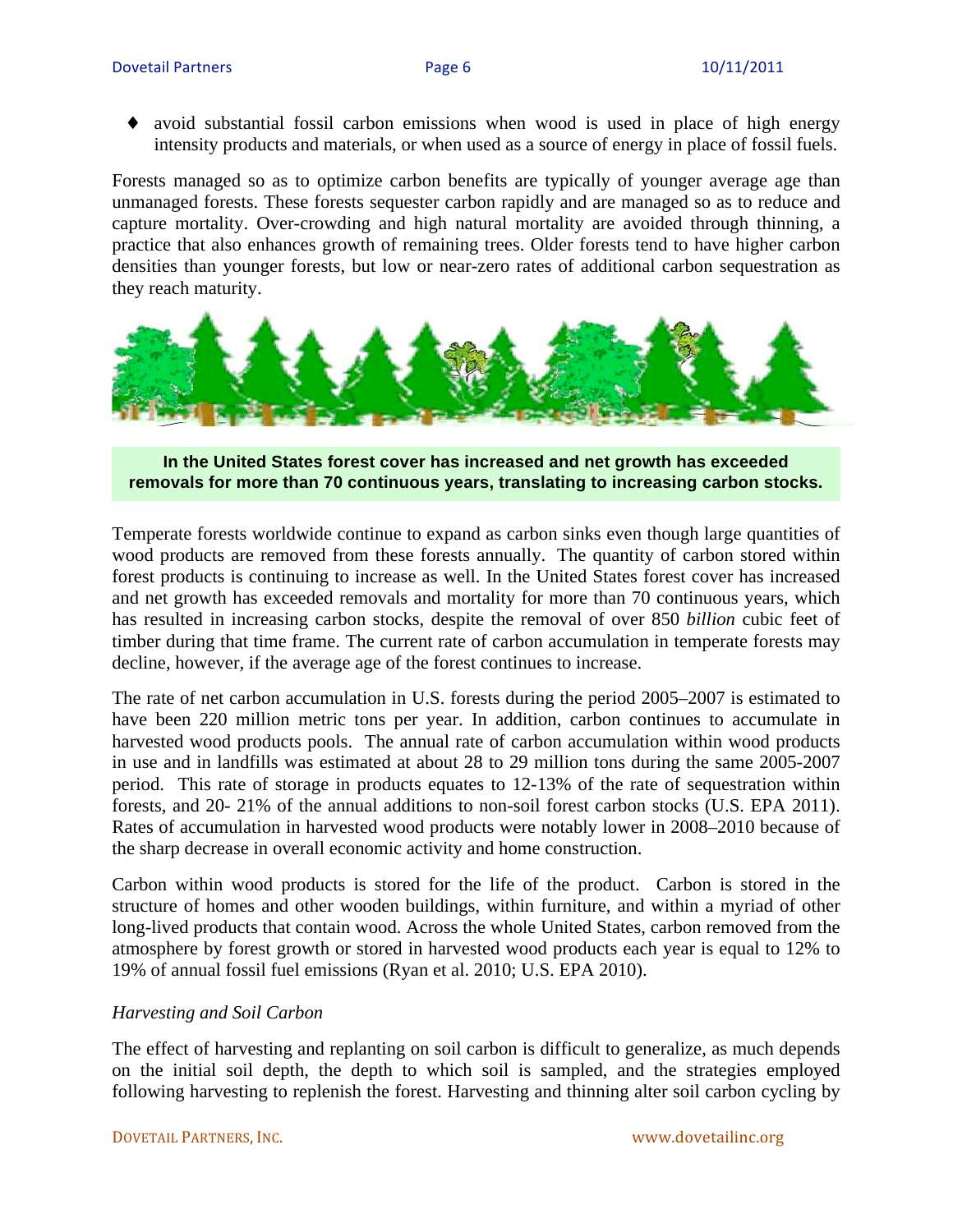altering the supply of root and litter inputs, disturbing the soil surface, and changing temperature and moisture regimes. These changes all tend to increase respiration rates; however, they also move some forest floor carbon into deeper, mineral soil layers. Measured effects tend to be slight in the short term, with carbon decreases concentrated in the forest floor and near the soil surface. On the other hand, harvesting appears to add to mineral carbon stores or to not affect them.

A few meta-analyses and review papers conclude that the net effect of harvest is a reduction in soil carbon, with forest and soil type determining the magnitude of carbon loss (Johnson and Curtis 2001; Jandl et al. 2007; Nave et al. 2010). Johnson and Curtis, for example, reviewed 26 studies of the impacts of forest harvesting on soil carbon, concluding that forest harvesting, on average, had little or no effect on soil carbon and nitrogen. Jandl et. al. (2007) confirmed harvestrelated losses of carbon from the organic (upper) layers of soil, but also found that carbon storage capacity within deep soils can be enhanced by increasing forest productivity. Nave et al. (2010), after a review of 432 reported responses of soil carbon to harvesting in temperate forests worldwide reported an 8% average reduction in soil carbon stocks after harvesting, over all forest and soil types studied, noting that the forest floor was the only soil layer to show an overall, significant change in C storage following harvest. They also reported an average increase in deep mineral soil concentrations of 19%. One study found that even whole-tree harvesting for biomass production has little long-term effect on soil carbon stocks if surface soil layers containing organic material are left on site, nutrients are managed, and the site is allowed to regenerate (Powers et al. 2005). Forest thinning and competition control have a much smaller disturbance on soil characteristics and therefore affect soil carbon stocks less.

The impacts of forest harvesting on soil carbon can be different in old forests. Heavy or stand replacement harvesting has been shown to release a great deal of carbon in high-volume oldgrowth stands where catastrophic losses are unlikely. So much carbon can be released that it may take decades before the new stand demonstrates greater net uptake of carbon than if the oldgrowth had been left alone (Janisch and Harmon 2002). Such stands, which are found almost exclusively on public lands, are rarely harvested or even actively managed in the United States today. In old forests where catastrophic losses are likely (e.g., in drier forest types where fire or insects cause disturbance and mortality) the carbon calculations are different. In this case, active management can provide carbon benefits.

Reducing tree density and carbon stocks in forests managed for commercial products decreases risks. Management can address the risk of financial and carbon losses due to episodic disturbances, such as wildfires or severe storms. At the same time, management results in increasing carbon storage within wood products. On the other hand, a noharvest strategy focused on increasing forest stocks can increase the volume of carbon stored in the forest in the near-term. However, a no-harvest strategy can mean missed

**It is important to recognize that forests are living and dynamic systems that undergo change with or without management. Choosing not to manage has its own carbon consequences.**

opportunities for greater carbon mitigation over the longer-term, and also increase the risk of loss. It is important to recognize that forests are living and dynamic systems that undergo change with or without management. Choosing not to manage has its own carbon consequences.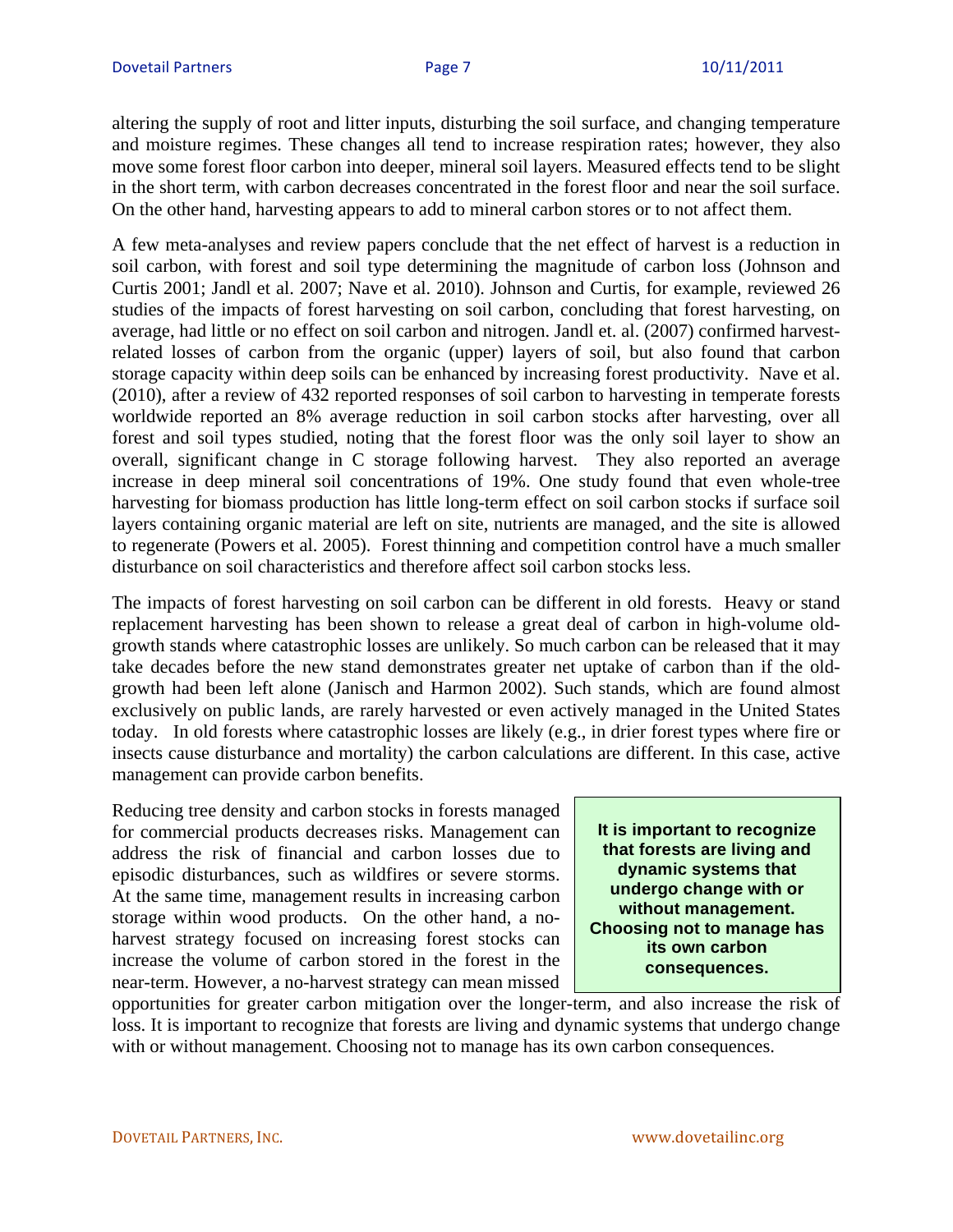#### **Forest Products, Bioenergy, and the Substitution Effect**

#### *Building Products Manufacture and Use*

Forests store carbon, and so do wood products. Evaluations of carbon flows show that conversion of wood to useful products can significantly reduce overall societal carbon emissions. To understand the overall forest sector impact on atmospheric carbon, a clear understanding of material and energy flows is needed. Thorough analysis shows that sustainably managed forests can provide a steady flow of forest products, which when substituted for energy intensive and fossil fuel intensive products can help to offset the flow of carbon dioxide from fossil carbon reserves to the atmosphere.

A key factor in the carbon benefits of forest products is that they have lower embodied energy (the amount of energy it takes to make products) than comparable products. The manufacture of forest products is also far less reliant on fossil fuels than other products because forest industries generate much of their energy needs from biomass. As a result, there is a beneficial substitution effect when wood is used in place of other types of building materials. This substitution results in: 1) the consumption of significantly less energy, and considerably less fossil energy, and 2) lower emissions of carbon, and particularly fossil carbon. The magnitude of the substitution effect varies by use and product, but on average every 1 ton of wood used avoids the addition of 2.1 tons of carbon (or 7.7 tons of carbon dioxide) to the atmosphere.

**Forest products have lower embodied energy than comparable products. The manufacture of forest products is also far less reliant on fossil fuels than other products. As a result, there is a beneficial substitution effect when wood is used in place of other types of building materials.**

The following table (Table 1) is based on a life cycle inventory<sup>4</sup> comparing the construction of two functionally equivalent wall systems (Edmonds and Lippke 2004). The data illustrates the substitution effect. Shown is consumption of fossil fuels associated with exterior wall designs in a warm-climate (Atlanta area) single family dwelling beginning with raw material extraction and through construction. In this case using concrete, rather than lumber, for construction of the exterior walls of a home results in consumption of 2.5 times the fossil fuel energy and even greater increases in emissions of fossil carbon than when using lumber. The substitution effect of using concrete, rather than wood, can be quantified as a 38 percent increase in total energy consumption, a 150 percent increase in fossil fuel consumption, and greater than 150 percent increases in fossil carbon emissions.

<u> 1989 - Johann Stein, fransk politik (d. 1989)</u>

<sup>4</sup> A life cycle analysis begins with a careful accounting of all the measurable raw material inputs (including energy), product and co-product outputs, and emissions to air, water, and land; this part of an LCA is called a life cycle inventory (LCI).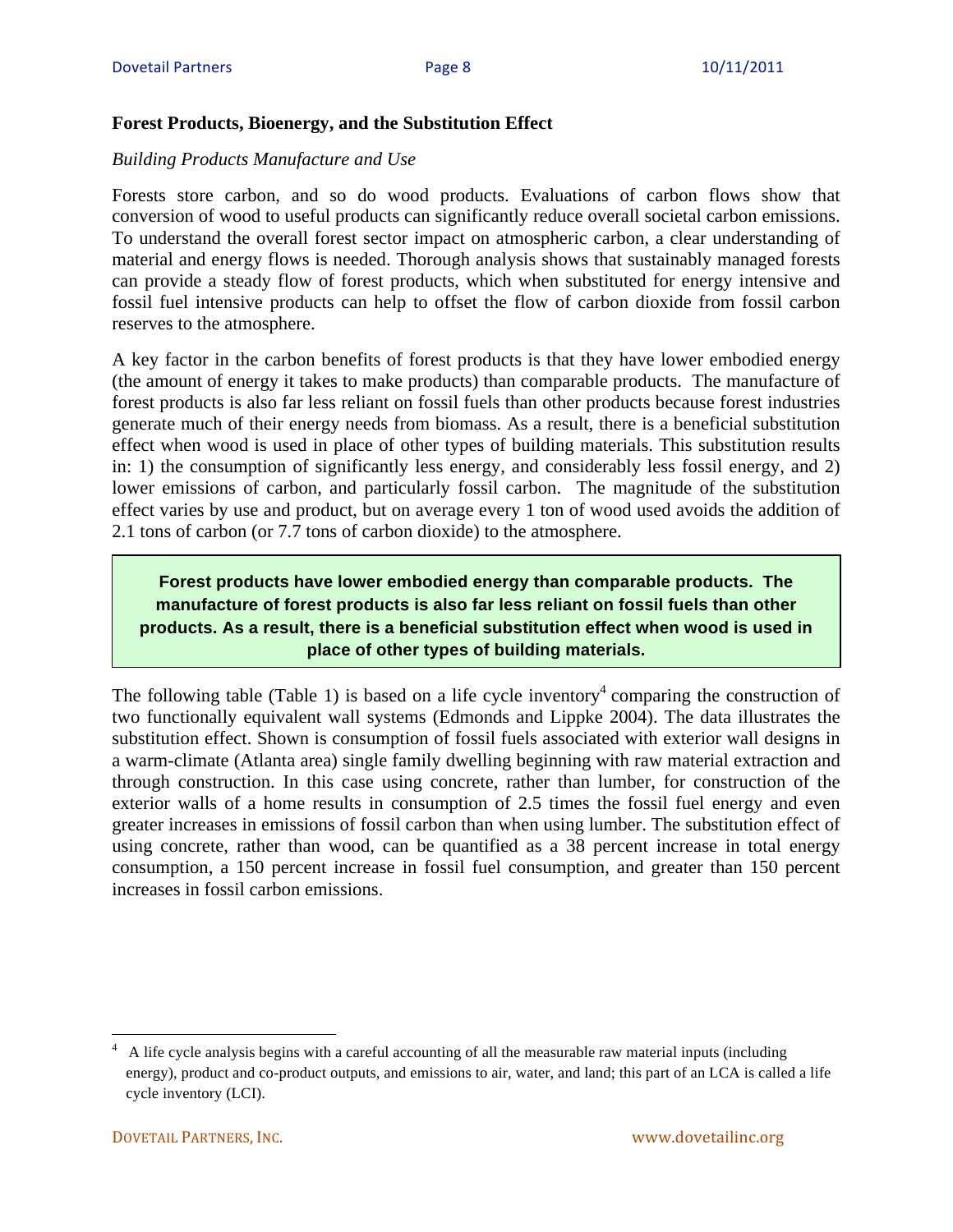|                                    |                                         | Consumption of Fossil F act Energy in Froduction of EXICHOL Wall Dystems in $C$ |
|------------------------------------|-----------------------------------------|---------------------------------------------------------------------------------|
|                                    | Warm-Climate Home in the U.S. Southeast |                                                                                 |
|                                    | <i>Fossil fuel energy</i> $(MJ/ft^2)$   |                                                                                 |
|                                    | Lumber-framed wall                      | Concrete wall                                                                   |
| Structural components <sup>a</sup> | 6.27                                    | 75.89                                                                           |
| Insulation <sup>b</sup>            | 8.51                                    | 8.51                                                                            |
| Cladding <sup>c</sup>              | 22.31                                   | 8.09                                                                            |
| Total <sup>d</sup>                 | 37.09                                   | 92.49                                                                           |

| Table 1                                                                       |
|-------------------------------------------------------------------------------|
| Consumption of Fossil Fuel Energy in Production of Exterior Wall Systems in a |
| Warm-Climate Home in the U.S. Southeast                                       |

Includes studs and plywood sheathing for the lumber-framed wall design and concrete blocks and studs (used in a furred-out wood stud wall) for the concrete wall design.<br><sup>b</sup> Includes fiberglass and six-mil polyethylene vapor barrier for both designs.

Includes interior and exterior wall coverings. Exterior wall coverings are vinyl (lumberframed wall design) and stucco (concrete wall design). Interior wall coverings are gypsum

for both designs.<br> $d$  Includes subtotals from structural, insulation, and cladding categories.

Similar studies have compared other building materials. In comparisons of wood with steel framing with an average recycled content, the manufacture of wood framing has been found to require one-half or less of the total energy, and one-fourth to one-fifth the fossil energy. Similar results are obtained when comparing wood, concrete, aluminum, and plastics. Consequently, there are large differences in emissions of fossil carbon associated with these various materials, with substantially lower carbon emissions linked to production of wood building products than potential substitutes. In addition, the large quantity of carbon stored within wood also sets this material apart from potential substitutes. No other common building material comes close to having the carbon storage capacity of wood.

#### *Energy from Wood*

There are direct carbon benefits to the substitution of woody biomass for fossil fuel energy. When the use of fossil fuels is avoided, a greenhouse gas offset occurs when the fossil fuel and associated carbon remains underground and the flow of fossil carbon to the atmosphere is reduced.

Bioenergy (heat and electrical power) production from wood is attractive since only a small amount of fossil fuel is needed to produce bioenergy. Approximately one unit of fossil fuel is needed for every 25 to 50 units of bioenergy (Matthews and Robertson 2005; Börjesson 1996; Boman and Turnbull 1997; McLaughlin and Walsh 1998; Matthews and Mortimer 2000; Malkki and Virtanen 2003). Net carbon emissions from the generation of a unit of electricity from biomass can be 10 to 30+ times lower than emissions from fossil-based electricity generation, depending on the systems and fuel types being compared (Cherubini et al. 2009; Mathews and Robertson 2005; Boman and Turnbull 1997; Mann and Spath 2001; Matthews and Mortimer 2000).

Although energy self-sufficiency is one reason for pursuing the development of woody biomassto-energy initiatives (EISA 2007), there are other reasons to use woody biomass as an energy source. In the West, wildfire risk is high and increasing, and removing excess biomass to reduce risks is desirable in many cases. Reduction of fire risks while maintaining other forest values often entails removing low-value biomass from the forest, a practice that promotes growth of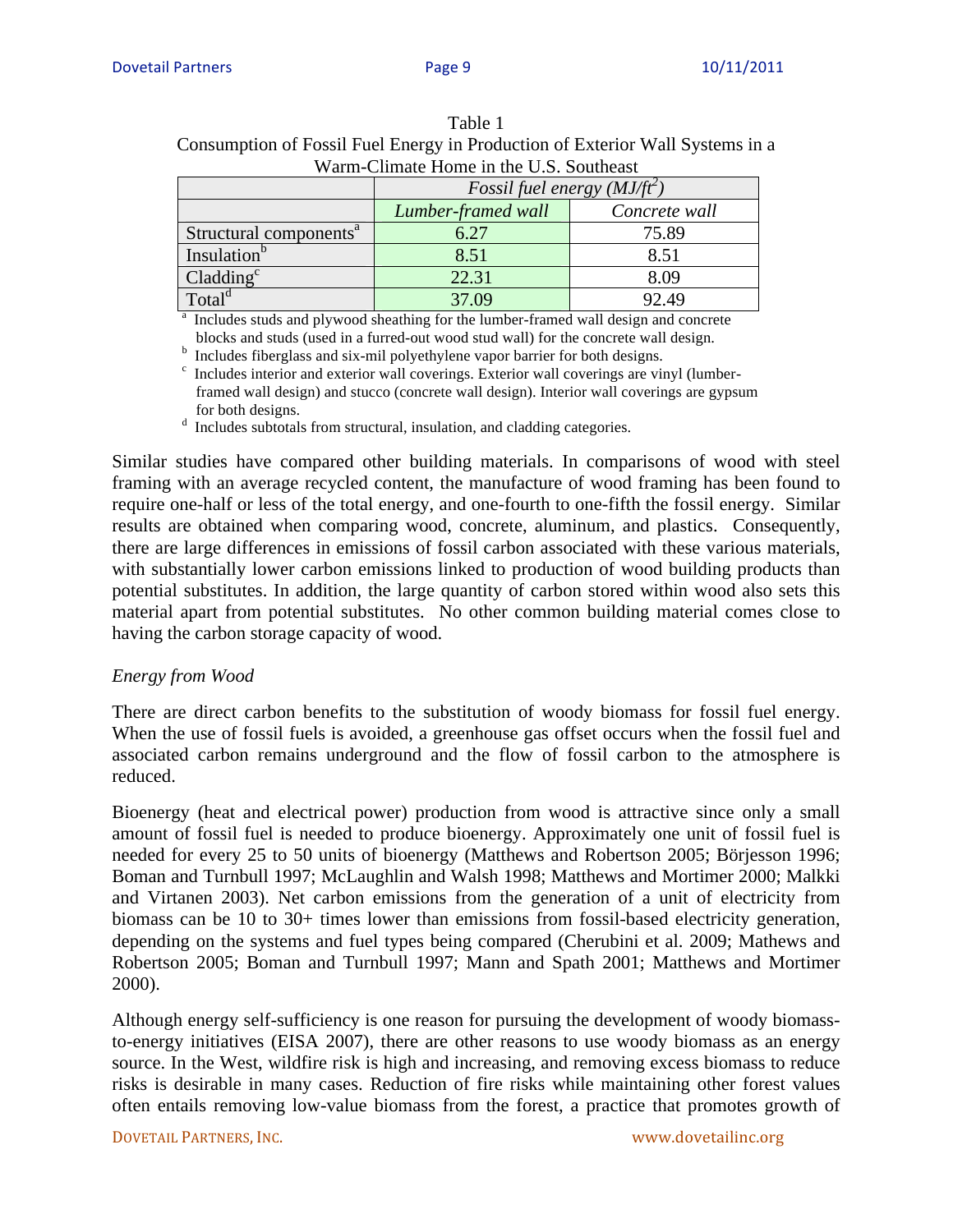higher-value trees for multiple benefits. Without a market for biomass (i.e., for bioenergy and biofuel) the costs of fire risk reduction are prohibitive, reducing greatly the likelihood of action.

Potential advantages notwithstanding, there are concerns that if too many bioenergy and biofuel plants are established, they will not be sustainable over the long run. In response, several states, such as Minnesota, Wisconsin, and Pennsylvania have developed woody biomass removal guidelines to ensure that bioenergy plants can operate sustainably, meeting long-term environmental, ecological and economic needs. Forest certification programs which are widely used in the U.S. provide similar management protocols for fuel harvests.

There can be environmental trade-offs involved in removing harvest residuals where the residuals have value in maintaining site productivity and biodiversity. Studies suggest that the productivity of most sites is largely resilient to removal of harvesting residuals. Documentation of negative effects on site productivity due to biomass removal is rare. However, studies also consistently show neutral or positive impacts on species diversity from forest thinning due to increased structural complexity, but lower abundance of cavity- and open-nesting birds and invertebrates following removal of large quantities of downed coarse woody debris and/or standing snags (Riffell et al. 2011). Effects of harvesting coarse and particularly fine woody debris on other taxa do not appear to be great, although there have been few studies of these practices (Riffell et al. 2011). These results indicate the need for care in the planning and execution of biomass removal.

All things considered, the available supply of biomass for energy, including forestry biomass, depends upon a number of factors. The total amount that is physically available may be limited by environmental, economic, and policy considerations. Even ambiguity in policy language may limit supply; for instance, current federal policy that contains numerous and often conflicting definitions of biomass appears to be hindering policy implementation and development of biomass markets. On the other side of the biomass supply equation, supplies may be increased by continued investments in forest productivity and declining use of traditional forest products. Overriding all of these factors will be preferences of forest landowners who are motivated by both economic reality and sustainability considerations.

#### **Forest Carbon Policies**

At the national level, increasing net carbon sequestration rates in forests, using wood products rather than fossil fuel–intensive products, and using forest residues for energy will reduce greenhouse gas (GHG) emissions. While some project-based carbon accounting rules consider the volume of carbon in harvested wood products, none at this point account for avoided emissions through the substitution effect. Unfortunately, rules that ignore or undercount benefits and risks can result in conclusions that encourage less than optimum carbon mitigation practices.

Forestry offset protocols have been created to serve different purposes. Some were created as part of cap-and-trade programs, either mandatory or voluntary, or as part of emissions reduction programs. Others were developed independently but have since been adopted by others. Although the concept of offsets is the same, the number of carbon credits generated for the same project can differ dramatically depending upon the sets of carbon pools allowed and the baseline approach employed.

DOVETAIL
PARTNERS, INC. www.dovetailinc.org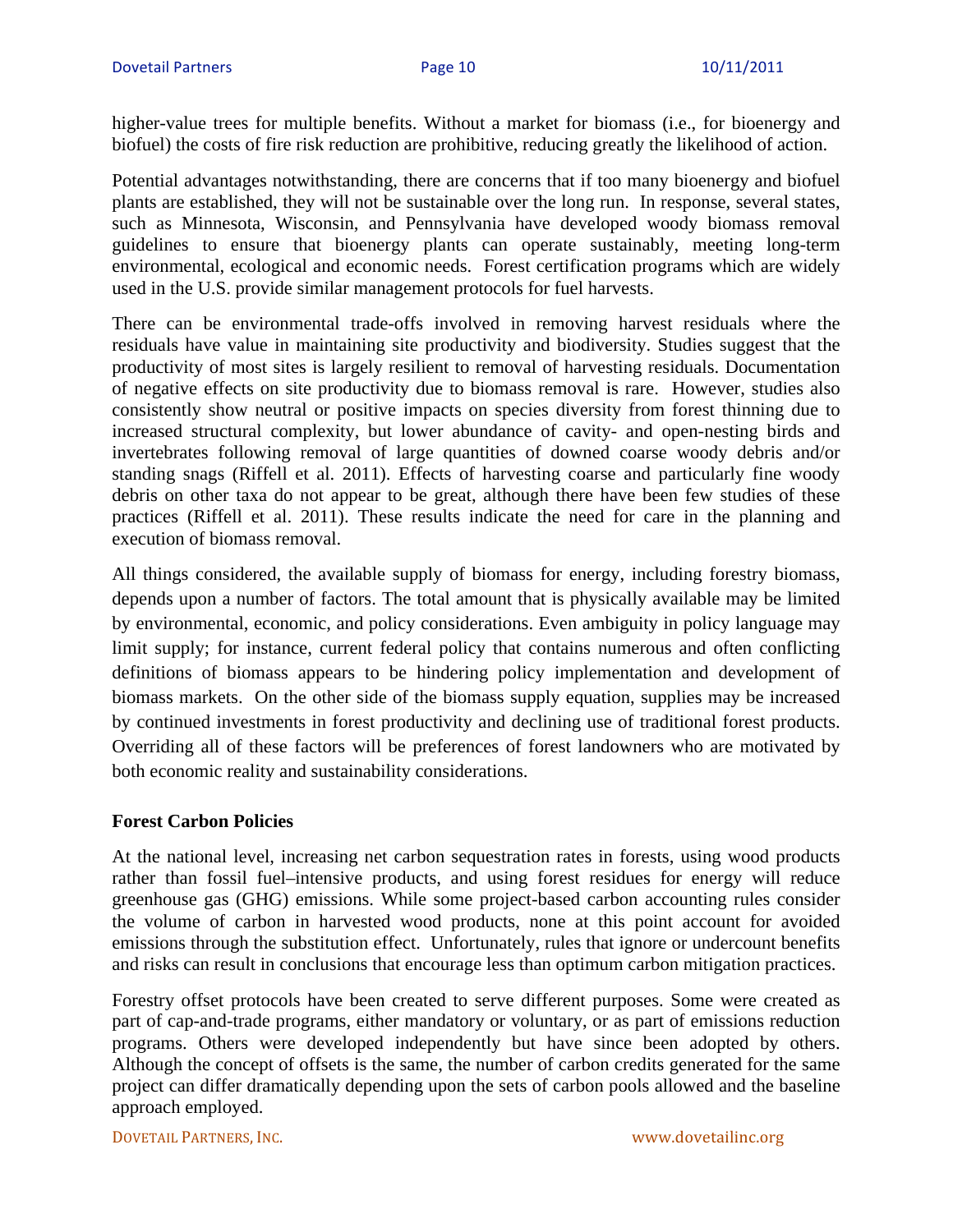Forestry offset projects generally can be classified as afforestation, reforestation, forest management, forest conservation, or forest preservation. The estimates of net climate benefits from forest management, conservation, or preservation projects depend largely on the assumptions about the carbon storage and substitution benefits of wood products; this is less true for afforestation and reforestation projects. For an offset project to have any effect on net GHG emissions to the atmosphere, the net amount of carbon sequestered must be additional to what would have occurred anyway. For forest projects, additionality is relatively easy to establish when new trees are planted and maintained but considerably more difficult to demonstrate when based on what did not or will not happen (e.g., "I was going to harvest in 10 years but instead will wait 30 years"). If forest carbon credits are used to permanently offset industrial emissions,

**"In the long term, a sustainable forest management strategy aimed at maintaining or increasing forest carbon stocks, while producing an annual sustained yield of timber, fibre or energy from the forest, will generate the largest sustained mitigation benefit."**

*Intergovernmental Panel on Climate Change, Fourth Assessment Report (2007)*

a forest project must demonstrate permanence by ensuring that initial emissions are balanced by an equivalent amount of new carbon storage over time. However, strict project-level guarantees or insurance increase the cost of forest carbon credits. Also, U.S. forestry projects that increase in-forest carbon sequestration through a short-term reduction in harvests may have national market leakage rates that approach 100% (i.e., virtually all of the reduction in harvest will simply be shifted elsewhere) if harvests from non-project forests are used to meet consumer demand.

Carbon accounting protocols differ greatly in their requirements for monitoring and verification, carbon measurement, and third-party certification. For instance, when six different forest carbon protocols were applied to the same southern pine plantation by Galik et al. (2009), break-even carbon prices ( $\frac{\sqrt{2}}{2}$ ) had a 20-fold range depending on a given protocol's rules about baseline values, reversals, leakage, and uncertainty. Thus, there is significant potential for confusion, variability, and even fraud in carbon accounting. Moreover, transaction costs per unit of land were found to also vary substantially, by as much as a factor of five.

The measurement challenges and relatively high transaction costs inherent in forest carbon offset systems motivate consideration of other policies that can promote climate benefits from forests without requiring project-specific accounting. For example, market prices for building and energy products that reflect emissions, economic incentives for tree planting, and credible information disclosure on the relative climate impacts of different products could prove more effective at a national scale. This is essentially what was suggested by the Intergovernmental Panel on Climate Change in their Fourth Assessment Report (IPCC 2007): "In the long term, a sustainable forest management strategy aimed at maintaining or increasing forest carbon stocks, while producing an annual sustained yield of timber, fibre or energy from the forest, will generate the largest sustained mitigation benefit."

#### **Summary**

Forests are an integral component of the global carbon cycle and may change in response to climate change. U.S. forest policies can foster responsible management actions that will provide measurable reductions in carbon emissions over time while maintaining forests for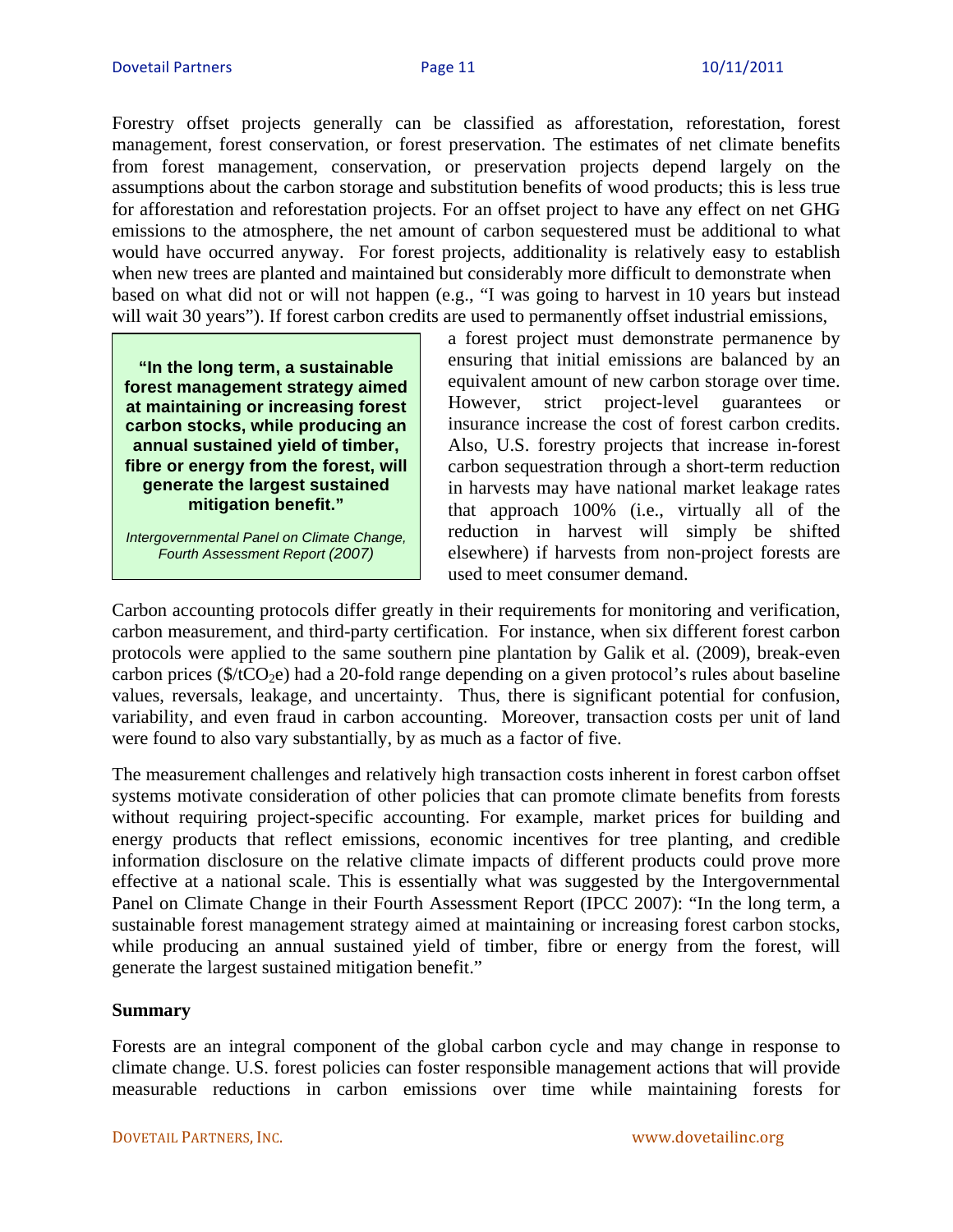environmental protection and societal benefits, such as timber and non-timber forest products, vibrant rural communities, clean water, and wildlife habitat. Founded on the four premises outlined in the introduction of this report, the essential policy recommendations are:

#### **1. Keep forests as forests and manage appropriate forests for carbon.**

Forests provide substantial carbon benefits and retention of forested land is therefore an important component of any carbon mitigation strategy. Active management is also important so as to capture the greatest carbon mitigation potential. Forests undergo change with or without management, and choosing not to manage has its own carbon consequences. Young, healthy forests are carbon sinks. As forests mature, they generally become carboncycle neutral or even carbon emission sources because net primary productivity declines, natural mortality increases, and the probability of massive carbon loss increases over time. If a forest is unmanaged, decay of trees killed by natural disturbances—windstorms, fire, ice storms, hurricanes, insect and disease infestations—emits carbon without providing the carbon benefits available through product and energy substitution.

#### **2. Recognize that substantial quantities of carbon are stored in wood products for long periods of time.**

Wood is one-half carbon by weight, and it lasts a long time in service—and often for a long time after being retired from service. Placing wood into long term use adds to carbon pools outside the forest, leveraging the carbon capturing ability of forests.

#### **3. The substitution effect is immediate, irreversible, and cumulative and should be recognized in development of policy instruments.**

Compared with products made of non-renewable materials, wood products require vastly less fossil fuel–derived energy to produce. As a consequence, when wood products from sustainable managed forests are appropriately substituted for energy intensive alternatives there are very substantial carbon benefits that accumulate over time. The substitution effect similarly applies to production of energy from biomass rather than from fossil fuels.

#### **4. It is imperative in policy development that objective, science-based analyses are used, that holistic thinking that encompasses the full suite of options in forest management be employed, and that particularly close attention be paid to assumptions and models underlying analyses.**

Conserving forests for recreational, aesthetic, and wildlife habitat goals has been a strong policy driver in the United States in recent decades. Evidence of increasing losses to disturbances and decreasing rates of carbon accumulation in maturing forests, particularly in the western U.S., suggests that a strategy that precludes management may not produce intended global climate benefits. In assessing policy options, it is important to recognize that tracking the allocation of forest carbon across live and dead trees, understory shrub and herbaceous vegetation, soils, the forest floor, forest litter, harvested wood products, and energy wood is far more difficult than conducting traditional inventories of commercially valuable wood volume. Understanding the dynamics of these allocations, how they are affected by stand age, density, and management, and how they will evolve with climate change is fundamental to fostering the capacity for sustainably managed forests to remove carbon dioxide  $(CO_2)$  from the atmosphere.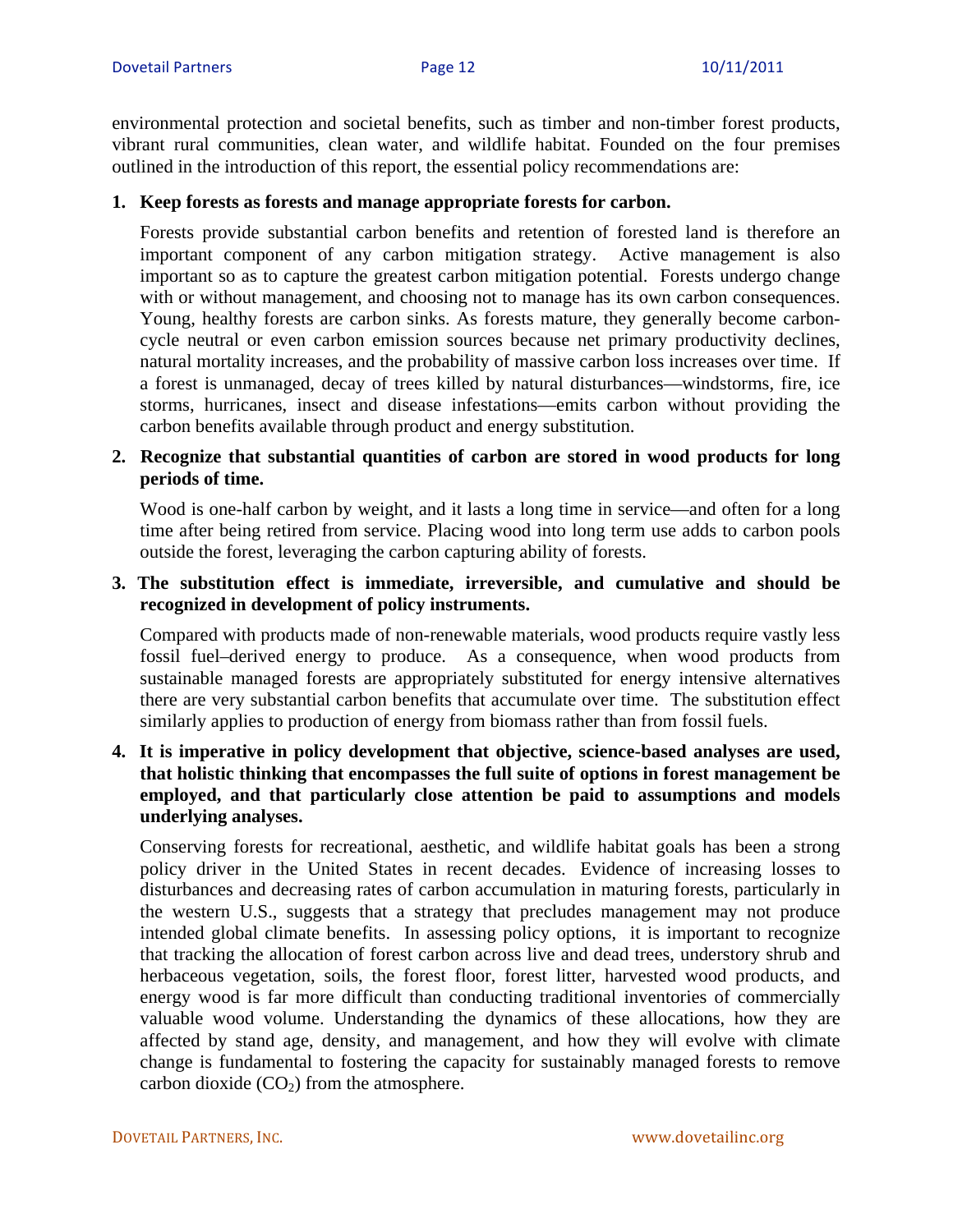#### **References**

Baird, M., D. Zabowski and R.L. Everett. 1999. Wildfire effects on carbon and nitrogen in inland coniferous forests. Plant Soil 209(2): 233-243.

Boman, U. R. and J. H. Turnbull. 1997. Integrated biomass energy systems and emissions of carbon dioxide. Biomass and Bioenergy 13(6):333-343.

Börjesson, P. II. 1996. Energy analysis of biomass production and transportation. Biomass and Bioenergy 11(4):305-318.

Bormann, B.T., P.S. Homann, R.L. Darbyshire and B.A. Morrissette. 2008. Intense forest wildfire sharply reduces mineral soil C and N: The first direct evidence. Canadian Journal of Forest Research 38(11):2771-2783.

Cherubini, F., N.D. Birda, A. Cowieb, G. Jungmeiera, B. Schlamadinger and S. Woess-Gallascha, S. 2009. Energy- and greenhouse gas-based LCA of biofuel and bioenergy systems: Key issues, ranges and recommendations. *Resources, Conservation and Recycling* 53:434–447.

Edmonds, L. and B. Lippke. 2004. Reducing Environmental Consequences of Residential Construction through Product Selection and Design. Consortium for Research on Renewable Industrial Materials, Fact Sheet No. 4 (September).

(http://www.corrim.org/pubs/factsheets/fs\_04.pdf)

Energy Independence and Security Act (EISA) of 2007. Public Law 110-140.

Fisher, R., D. Binkley, and W. Pritchett. 2000. Ecology and management of forest soils*.* Wiley.

Fried, J.S. 2010. Carbon flux on California's National Forests in the aughts\*: What can accelerated remeasurement teach us? Presented at the Forest Inventory and Analysis (FIA) Symposium, October 5, 2010, Knoxville, TN. Available at:

(http://pnwfia.info/jfried/presentations/fia\_symp\_2010\_jfried\_carbon\_flux\_presentation.pdf)

Galik, C.S. and R.B. Jackson. 2009. Risks to forest carbon offset projects in a changing climate. Forest Ecology and Management 257: 2209–2216.

Gaudinski, J.B., S.E. Trumbore, E.A. Davidson and S.H. Zheng. 2000. Soil carbon cycling in a temperate forest: Radiocarbon-based estimates of residence times, sequestration rates and partitioning of fluxes. Biogeochemistry 51(1):33-69.

Gustavsson, L. and R. Sathre. 2006. Variability in energy and carbon dioxide balances of wood and concrete building materials. Building and Environment 41:940–951.

Hatten, J., D. Zabowski, A. Ogden, and W. Theis. 2008. Soil organic matter in a ponderosa pine forest with varying seasons and intervals of prescribed burn. Forest Ecology and Management 255(7):2555-2565.

Hatten, J., D. Zabowski, G. Scherer and E. Dolan. 2005. A comparison of soil properties after contemporary wildfire and fire suppression. Forest Ecology and Management 220(1-3):227-241.

Intergovernmental Panel on Climate Change (IPCC). 2007. Climate Change 2007: Mitigation of Climate Change*.* Contribution of Working Group III to the Fourth Assessment Report of the IPCC. Metz, B., O.R. Davidson, P.R. Bosch, R. Dave and L.A. Meyer (eds). Cambridge University Press, Cambridge, UK and New York, NY. *(for weblink, see following page)*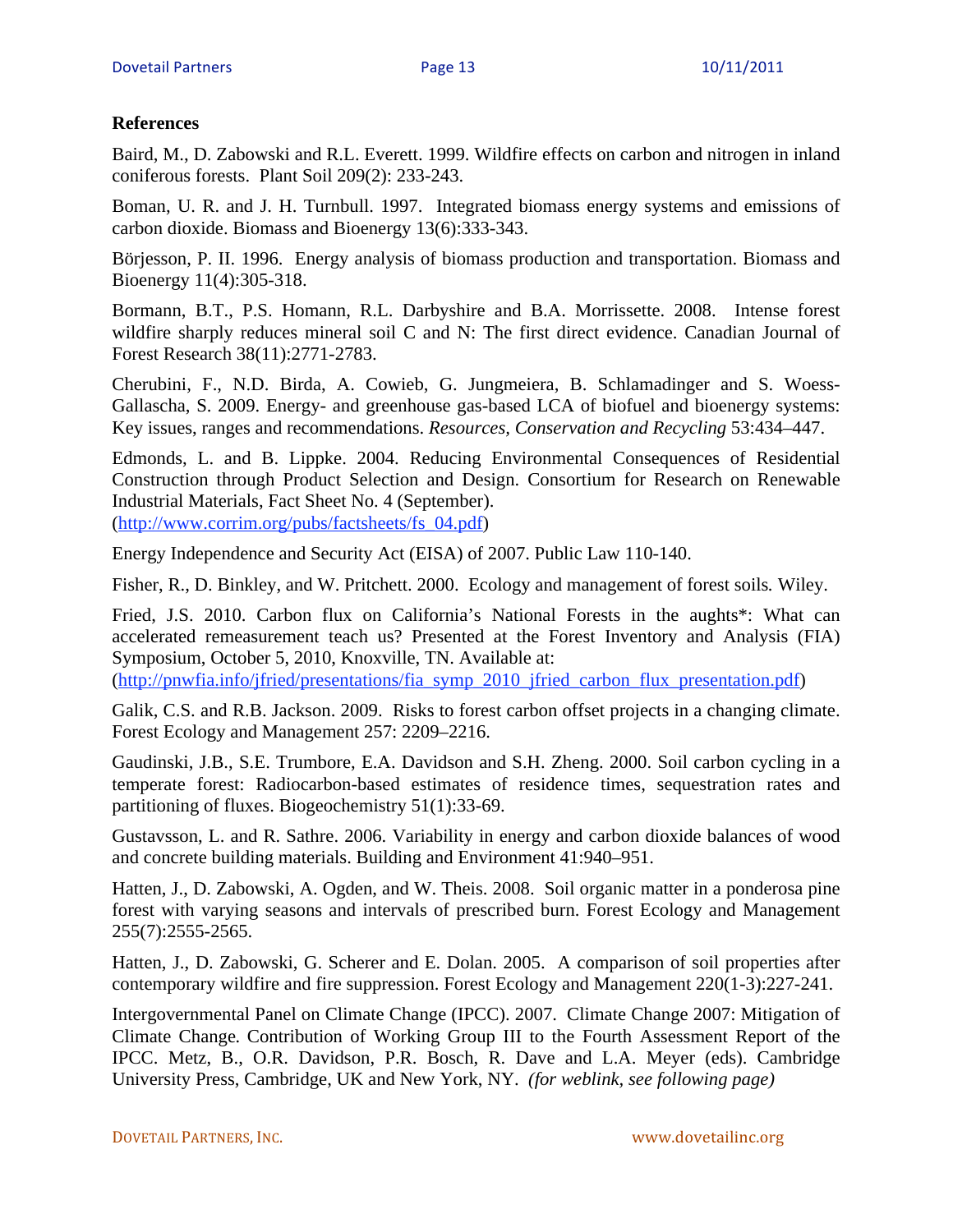(http://www.ipcc.ch/publications\_and\_data/publications\_ipcc\_fourth\_assessment\_report\_wg3\_re port mitigation of climate change.htm)

Jandl, R., M. Lindner, L. Vesterdal, B. Bauwens, R. Baritz, F. Hagedorn, D. Johnson, K. Minkkinen and K. Byrne. 2007. How strongly can forest management influence soil carbon sequestration? Geoderma 137(3-4):253-268.

Janisch, J.E. and M.E. Harmon. 2002. Successional changes in live and dead wood carbon stores: Implications for net ecosystem productivity. Tree Physiology 22:77-89.

Jobbagy, E.G. and R.B. Jackson. 2000. The vertical distribution of soil organic carbon and its relation to climate and vegetation. Ecological Applications 10(2):423-436.

Johnson, D.W. and P.S. Curtis. 2001. Effects of forest management on soil c and n storage: Meta analysis. Forest Ecology and Management 140:227-238.

Law, B.E., O.J. Sun, J. Campbell, S. Van Tuyl and P.E. Thornton. 2003. Changes in carbon storage and fluxes in a chronosequence of ponderosa pine. Global Change Biol. 9:510-524.

Leighty, W., S. Hamburg and J. Caouette. 2006. Effects of Management on Carbon Sequestration in Forest Biomass in Southeast Alaska. Ecosystems 9:1051-1065.

Littell, J.S., D. McKenzie, D.L. Peterson, and A.L. Westerling. 2009. Climate and wildfire area burned in western U.S. eco-provinces. 1916-2003 Ecological Applications 19(4):1003-1021.

Malkki, H. and Y. Virtanen. 2003. Selected emissions and efficiencies of energy systems based on logging and sawmill residues. Biomass and Bioenergy 24(4-5):321-327.

Mann, M.K. and P.L. Spath. 2001. A life cycle assessment of biomass cofiring in a coal-fired power plant. Clean Technologies and Environmental Policy 3(2):81-91.

Matthews, R.W. and N. D. Mortimer. 2000. Estimation of carbon dioxide and energy budgets of wood-fired electricity generation systems in Britain. In: Robertson, K.A. and Schlamadinger, B., eds. Bioenergy for mitigation of CO<sub>2</sub> emissions: The power, transportation and industrial sectors. Proceedings of a Workshop organized by International Energy Agency Bioenergy Task 25, 27- 30 September 1999, Gatlinburg, USA. Graz: IEA Bioenergy Task 25. pp. 59-78.

Matthews, R. and K. Robertson. 2005. Answers to ten frequently asked questions about bioenergy, carbon sinks and their role in global climate changes (Second edition). International Energy Agency, IEA Bioenergy Task Group 38: Greenhouse Gas Balances of Biomass and Bioenergy Systems.

(http://www.iea.org/work/2009/bangkok/IEA\_Task\_38\_faq.pdf)

McKenzie, D., Z. Gedalof, D.L. Peterson and P. Mote, P. 2004. Climatic change, wildfire, and conservation. Conservation Biology 18(4):890-902.

McKenzie, D., D.L. Peterson, and J. Littell. 2008. Global warming and stress complexes in forests of western North America. In: Wildland Fires and Air Pollution Issues*,* Volume 8*.* Bytnerowicz, A., Arbaugh, M., Riebau, A., and Andersen, C. (eds), Elsevier. p 319-337.

McLaughlin, S.B. and M.E. Walsh. 1998. Evaluating environmental consequences of producing herbaceous crops for bioenergy. Biomass Bioenergy 14: 317-324.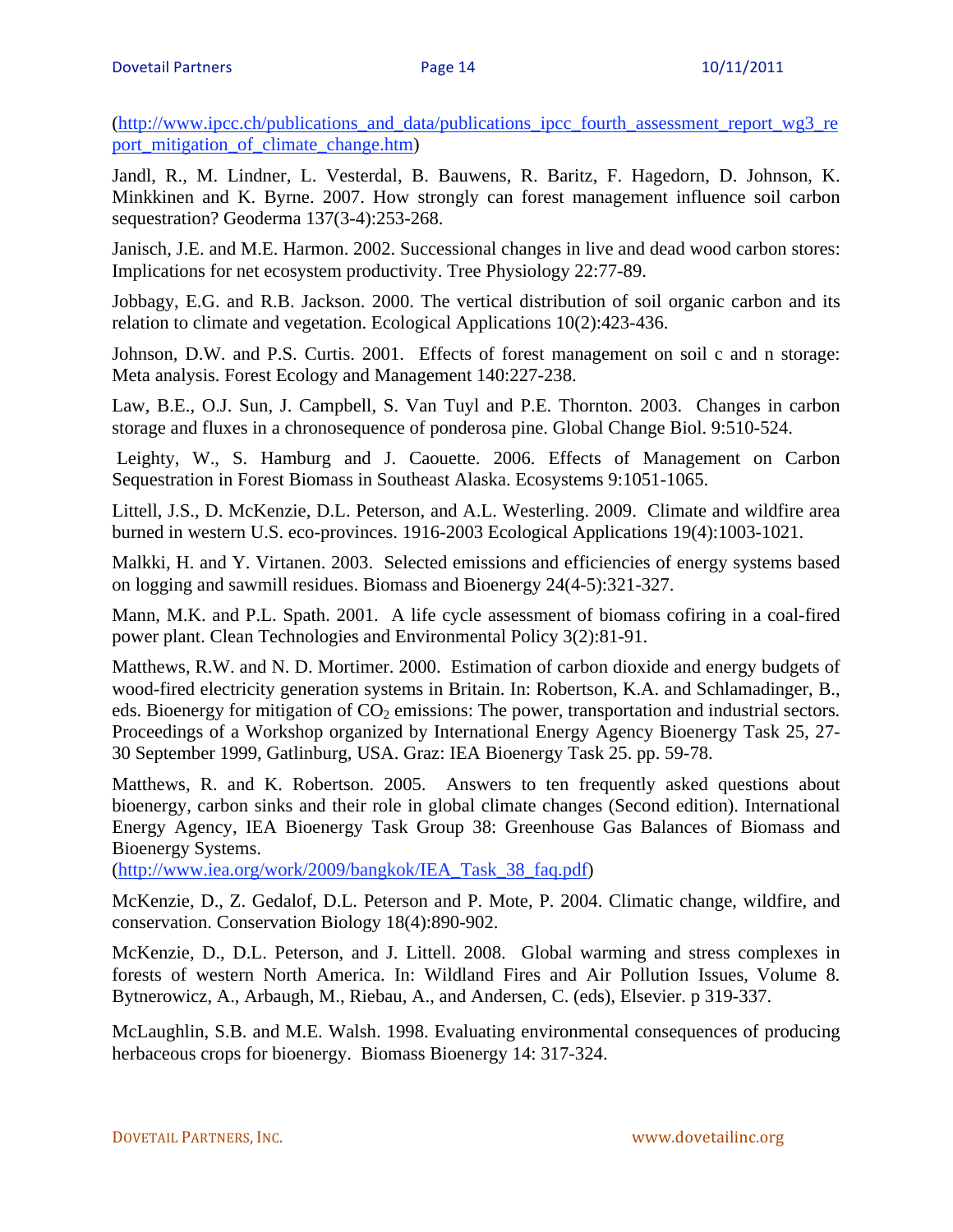Morehouse, K., T. Johns, J. Kaye and M. Kaye. 2008. Carbon and nitrogen cycling immediately following bark beetle outbreaks in southwestern ponderosa pine forests. Forest Ecology and Management 255:2698-2708.

Nave, L., E. Vance, C. Swanston and P. Curtis, P. 2010. Harvest impacts on soil carbon storage in temperate forests. Forest Ecology and Management 259(5):857-866.  $(http://www.nrs.fs.fed.us/pubs/irnl/2010/nrs$  2010 nave 001.pdf)

Powers, R.F., S.D. Scott, F.G. Sanchez, R.A. Voldseth, D.S. Page-Dumroese, J.D. Elioff, and D.M. Stone. 2005. The North American long-term soil productivity experiment: Findings from the first decade of research. Forest Ecology &. Management 220(1-3): 31-50.

Riffell, S., J. Verschuyl, D. Miller, D. and T. B. Wigley, T.B. 2011. Biofuel harvests, coarse woody debris, and biodiversity – A meta-analysis. Forest Ecology and Mgmt 261:878-887.

Ryan, M.G., D. Binkley, J.H. Fownes, C.P. Giardina and R.S. Senock. 2004. An experimental test of the causes of forest growth decline with stand age. Ecological Monograph 74:393-414.

Ryan, M.G., M.E. Harmon, R.A. Birdsey, C.P. Giardina, L.S. Heath, R.A. Houghton, R.B. Jackson, D.C. McKinley, J.F. Morrison, B.C. Murray, D.E. Pataki and K.E. Skog. 2010. A Synthesis of the science on forest and carbon for U.S. Forests. Issues in Ecology 13:1-16.

Schmid, S., E. Thuerig, E. Kaufmann, H. Lischke, H. and H. Bugmann, H. 2006. Effect of forest management on future carbon pools and fluxes: A model comparison. Forest Ecology and Management 237(1-3):65-82.

Schlesinger, W. 1997. Biogeochemistry: An analysis of global change. New York, Academic Press.

Sollins, P., C. Swanston, M. Kleber, T. Filley, M.G. Kramer, S. Crow, B. Caldwell, K. Lajtha, and R. Bowden. 2006. Organic C and N stabilization in a forest soil: Evidence from sequential density fractionation. Soil Biology and Biochemistry 38(11):3313-3324.

Stephens, S.L., J.J. Moghaddas, B.R. Hartsough, E.E.Y. Moghaddas and N.W. Clinton. 2009. Fuel treatment effects on stand-level carbon pools, treatment-related emissions, and fire risk in a Sierra Nevada mixed-conifer forest. Canadian Journal of Forest Research-Revue Canadienne De Recherche Forestiere 39(8):1538-1547.

Stinson, G., W.A. Kurz, C.E. Smyth, E.T. Neilson, C.C. Dymond, J.M. Metsaranta, C. Boisvenue, G.J. Rampley, Q. Li, T.M. White and D. Blain. 2011. An inventory-based analysis of Canada's managed forest carbon dynamics, 1990 to 2008. Global Change Biology 17(6):2227-2244.

Trumbore, S. 2000. Age of soil organic matter and soil respiration: Radiocarbon constraints on belowground C dynamics. Ecol. Applic. 10(2): 399-411.

U.S. Environmental Protection Agency (USEPA). 2011. Inventory of U.S. Greenhouse Gas Emissions and Sinks: 1990-2009. Washington DC: U.S. Environmental Protection Agency. EPA 430-R-11-005.

Wiedinmyer, C., and J.C. Neff. 2007. Estimates of  $CO<sub>2</sub>$  from fires in the United States: implications for carbon management. Carbon Balance and Management 2(10): 1-12.